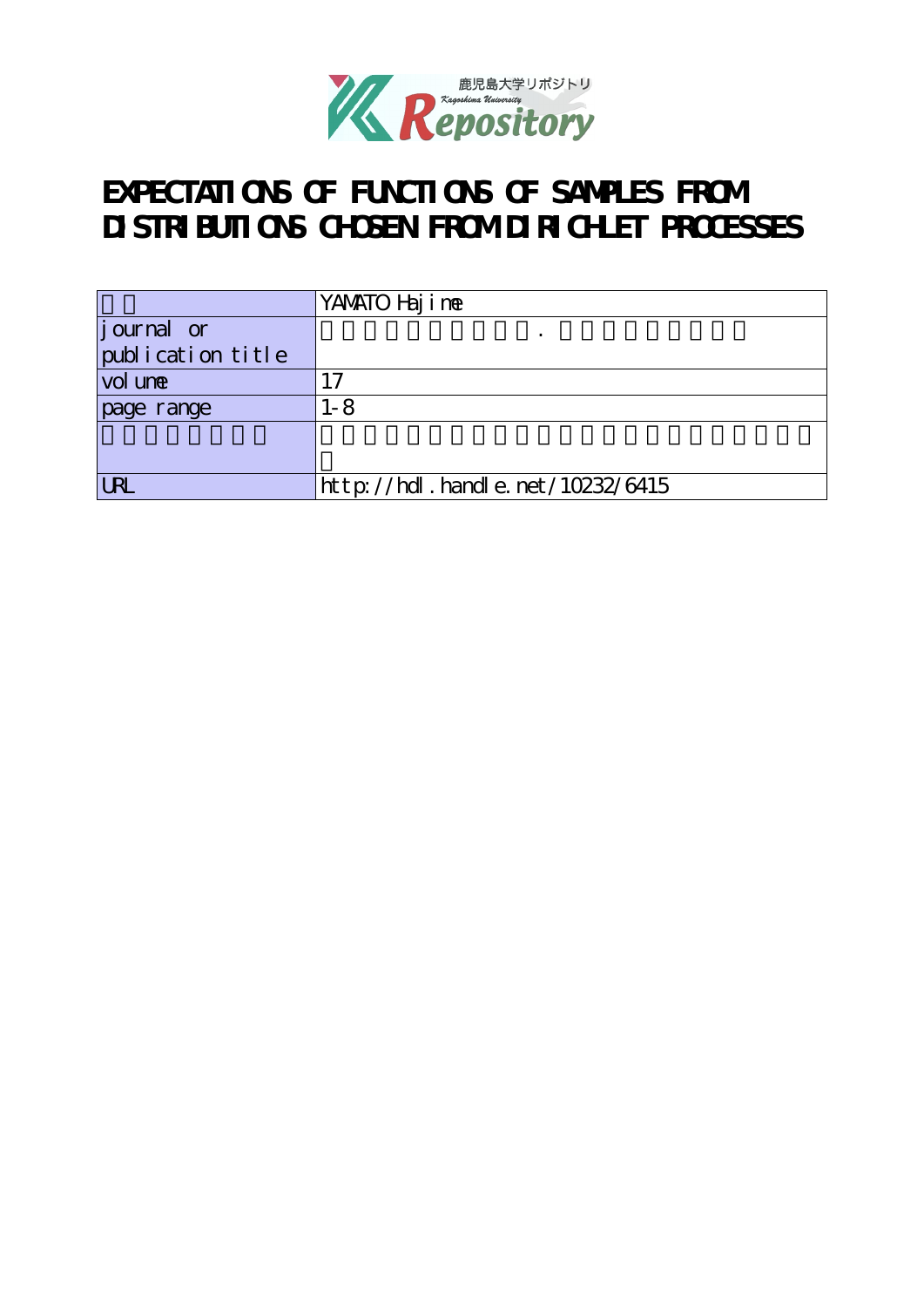# **EXPECTATIONS OF FUNCTIONS OF SAMPLES FROM DISTRIBUTIONS CHOSEN FROM DIRICHLET PROCESSES**

|                                 | YANATO Haj i ne                      |
|---------------------------------|--------------------------------------|
|                                 |                                      |
| journal or<br>publication title |                                      |
| vol une                         | 7                                    |
| page range                      | $1 - 8$                              |
|                                 |                                      |
|                                 |                                      |
| <b>IRI</b>                      | http://hdl.handle.net/10232/00003982 |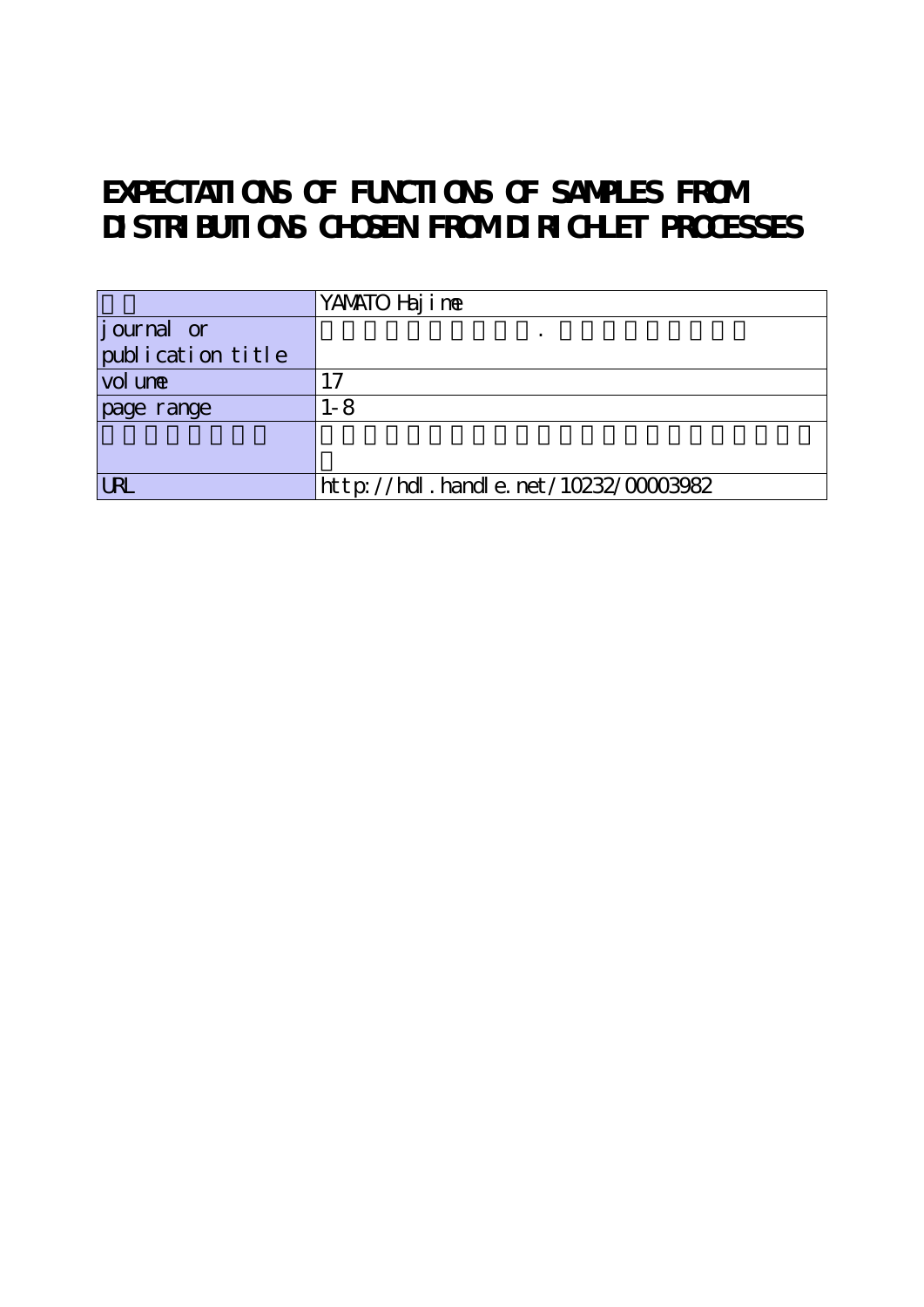Rep. Fac. Sci., Kagoshima Univ., (Math., Phys. & Chem. No 17, p.1-8, 1984

## EXPECTATIONS OF FUNCTIONS OF SAMPLES FROM DISTRIBUTIONS CHOSEN FROM DIRICHLET PROCESSES

### By

#### Hajime Yamato

#### (Received September 7, 1984)

#### Abstract

For samples from distributions chosen from Dirichlet processes, we evaluate expectations of their functions. By making use of this result, we derive some properties of the sampies and evaluate expectations of random functionals of Dirichlet processes.

#### 1. Introduction

Ferguson [21 introduces the Dirichlet process as a prior distribution for Bayesian nonparametric inference. It is well-known that a distribution chosen from a Dirichlet process is discrete with probability one. It has a positive probability that some observations of a sample from a distribution chosen from a Dirichlet process are equal, even if parameter is nonatomic (see Antoniak [1], p. 1160). We shall consider a function of a sample from a distribution chosen from a Dirichlet process and give its expectation, from which we shall derive some properties of a sample and evaluate expectation of a random functional of a Dirichlet process.

The author assumes that readers are familiar with the Dirichlet process. For the definition of a Dirichlet process see Ferguson [2]. Let X be a set and let A be a  $\sigma$ -field of subsets of X. Let  $\alpha$  be a nonnull finite measure on  $(X,A)$ .  $Q(\cdot)$  denotes a distribution  $\alpha(\cdot)/\alpha(X)$  and M denotes  $\alpha(X)$ . We list some properties of a Dirichlet process.

Lemma 1.1(Ferguson [2]). Let **P** be a Dirichlet process on  $(X,A)$  with parameter  $\alpha$  and let X be a sample of size 1 from  $P$ . Then for  $A \in A$  $P(X \in A) = Q(A)$ .

Let  $X_1, \dots, X_n$  be a sample of size n from a distribution P chosen from a Dirichlet process. Then, as stated in Korwar and Hollander [3], we can view the observations  $X_1$ ,  $\cdots$ ,  $X_n$  as being obtained equentially as follows : Let  $X_1$  be a sample of size 1 from  $\boldsymbol{P}$ ; having obtained  $X_1$ , let  $X_2$  be a sample of size 1 from the conditional distribution  $P$ given  $X_1$ ; and so on until  $X_1, \dots, X_n$  are obtained. Thus we have the following lemma, which is essentially similar to the statement of Zehnwirth [5], p. 16.

<sup>\*</sup> Department of Mathematics, Faculty of Science, Kagoshima University, Kagoshima 890, Japan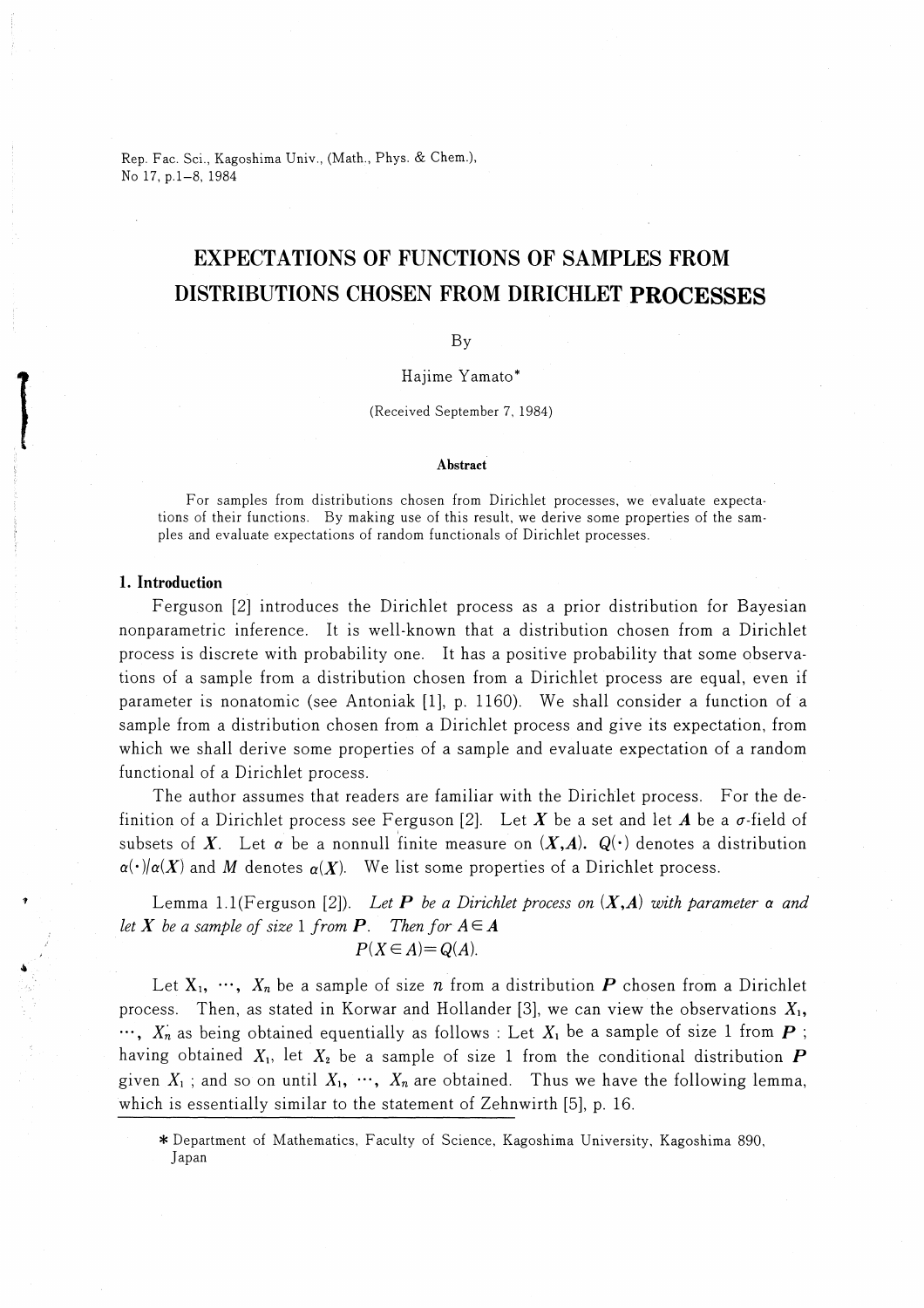#### Hajime YAMATO

Lemma 1. 2. Let **P** be a Dirichlet process on  $(X,A)$  with parameter  $\alpha$  and let  $X_1, \dots, X_n$ be a sample of size n from **P**. Then we can view as follows :  $X_1$  has the distribution Q and for  $k=1, \dots, n-1$ , the conditional distribution of  $X_{k+1}$  given  $X_1, \dots, X_k$  is the distribution  $(MQ(\cdot))$  $+\sum_{i=1}^{k} \delta_{x_i}(\cdot)$  | (M + k), where for  $x \in X$ ,  $\delta_x$  denotes the measure on  $(X,A)$  giving the mass one to the point  $x$ .

In Section 2, we evaluate expectation of a function of a sample,  $X_1, \dots, X_n$ , from a distribution chosen from a Dirichlet process,  $Eh(X_1, \cdots, X_n)$ , for a measurable function  $h$  under certain conditions. In Section 3, we shall give some properties of a sample, which yields Proposition 3 0f Antoniak [3] as a special case. Furthermore we shall give the conditional distribution of a sample, which yields Theorem 2.5 0f Korwar and Hoilander [3] as its corollary. Finally we evaluate expectation of a random functional of a Dirichlet process. The evaluation is essentially as same as Lemma 5 of Yamato [4].

#### 2. Expectations of functions of samples

From Lemma 1.1 a sample of size 1,  $X_1$ , from a distribution  $P$  chosen from a Dirichlet process on  $(X,A)$  with parameter  $\alpha$  has the distribution Q. Therefore if the integral  $\int h(x)dQ(x)$  exists for a real-valued measurable function h defined on  $(X,A)$ , then

$$
\mathbf{E}h(X_1) = \int_X h(x)dQ(x). \tag{2.1}
$$

・ f.Tr1-.-∫

 $(X^n, A^n)$  denotes the *n*-fold product of measurable space  $(X, A)$  for  $n=2, 3, \dots$ . Let  $X_1$ ,  $X_2$  be a sample of size 2 from a distribution  $P$  chosen from a Dirichlet process on  $(X,A)$  with parameter  $\alpha$ . Let  $h(x_1,x_2)$  be a real-valued measurable function defined on  $(X^2,A^2)$  and symmetric in  $x_1,$   $x_2$ . We suppose that the integrals  $\int_{X^2}h(x_1,\,\,x_2)dQ(x_1)dQ(x_2)$  $a_n$ and  $\int_{x} h(x_1, x_1) dQ(x_1)$  exist. Since by Lemma 1.2, given  $X_1$ ,  $X_2$  has the distribution  $(MQ(\cdot)+\delta_{x_1}(\cdot))/(M+1),$ 

$$
\mathbf{E}[h(X_1, X_2) | X_1] = \{ M \int_X h(X_1, x_2) dQ(x_2) + h(X_1, X_1) \} / (M+1),
$$

where **b** where  $\int_X h(x_1,\ x_2) dQ(x_2)$  exists and is integrable by Fubini's Theorem. Since  $X_1$  has the distribution Q by Lemma 1.2 and there exists expectation of the right-hand side of the above equation,

$$
E h(X_1, X_2)
$$
  
= {  $M \int_{X^2} h(x_1, x_2) dQ(x_1) dQ(x_2) + \int_X h(x_1, x_1) dQ(x_1) / (M+1)$  (2.2)

In general we have the following

Theorem 2.1. Let  $h(x_1, \dots, x_n)$  be a real-valued measurable function defined on  $(X^n, A^n)$ and symmetric in  $x_1, \dots, x_n$ . Let  $X_1, \dots, X_n$  be a sample of size n from a distribution chosen from a Dirichlet process on  $(X, A)$  with parameter  $\alpha$ . Then

 $\overline{c}$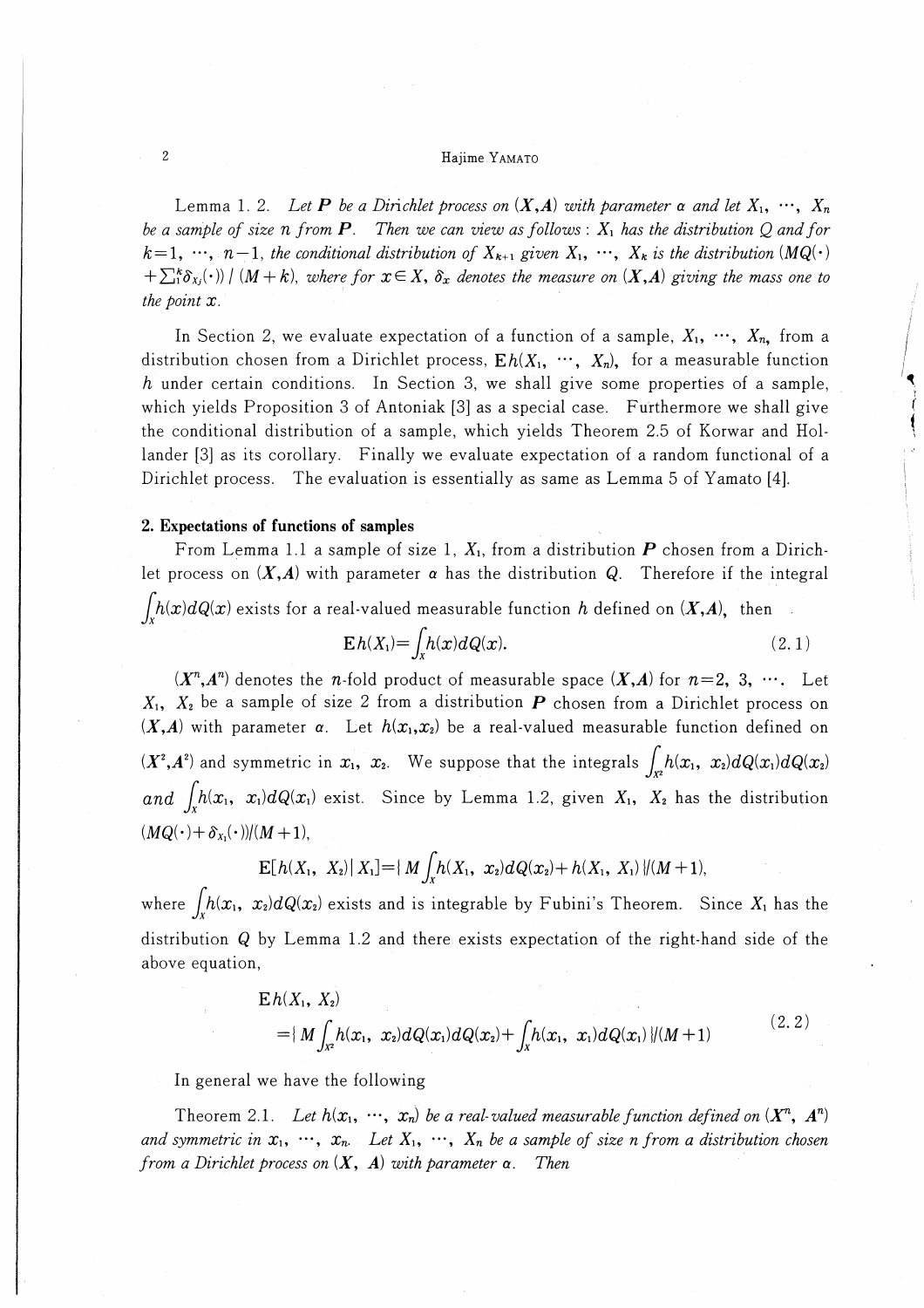Expectations of Functions of Samples from Distributions Chosen

$$
E h(X_1, \cdots, X_n)
$$
\n
$$
= \sum_{s \ge i m(i) = n} \frac{n! M^{\sum m(i)}}{\prod_{i=1}^n i^{m(i)} (m(i)!) M^{(n)}} \int_{x^{\sum m(i)}} h(x_{11}, \cdots, x_{1m(1)}, x_{21}, x_{21}, \cdots, x_{2m(2)}, x_{21}, \cdots, x_{2m(2)}, x_{21m(2)}, \cdots, x_{n1m(2)}, x_{21m(2)}, \cdots, x_{n1m(mn)}) \prod_{i=1}^n \prod_{j=1}^{m(i)} dQ(X_{ij})
$$
\n
$$
(2.3)
$$

provided all integrals of the right-hand side exist. Where  $M^{(n)} = M(M+1)\cdots(M+n-1)$  for a positive integer n,  $\sum_{s \in \mathcal{S}^m}$  denotes the summation over all sequences of n non-negative integers  $m(1), \cdots, m(n)$  satisfying  $\sum_{i=1}^{n} i m(i) = n$  and in the arguments of the integrand of the righthand side the number of  $x_{ij}$  is i for  $i=1, \dots, n$  and  $j=1, \dots, m(i)$ .

*Proof.* We shall prove Theorem by induction for a positive integer  $n$ . It is shown in  $(2, 1)$  and  $(2, 2)$  that Theorem holds for  $n=1, 2$ . We assume that Theorem holds for  $n \geq 2$  and show that Theorem holds for  $n+1$ .

Let  $h(x_1, \dots, x_{n+1})$  be a real-valued measurable function defined on  $(X^{n+1}, A^{n+1})$  and symmetric in  $x_1, \dots, x_{n+1}$ . We suppose existence of all integrals of the right-hand side of (2.3) for  $n+1$  instead of n. By Lemma 1.2, given  $X_1$ , ...,  $X_n$ , the conditional distribution of  $X_{n+1}$  is  $(MQ(\cdot) + \sum_{j=1}^n \delta_{x_j}(\cdot))/(M+n)$  and

$$
E[h(X_1, \cdots, X_n, X_{n+1})| X_1, \cdots, X_n]
$$
\n
$$
= \{ M \int_X h(X_1, \cdots X_n, x_{n+1}) dQ(x_{n+1}) + \sum_{j=1}^n h(X_1, \cdots, X_n, X_j) \} | (M+n),
$$
\n(2.4)

where the integral  $\int_x h(x_1, \cdots, x_n, x_{n+1}) dQ(x_{n+1})$  exists and is integrable by Fubini's Theorem.

Since  $\int_{x} h(x_1, \cdots, x_n, x_{n+1}) dQ(x_{n+1})$  is symmetric in  $x_1, \cdots, x_n$ , the assumption

$$
M \mathbf{E} \int_{X} h(X_1, \cdots, X_n, x_{n+1}) dQ(x_{n+1})/(M+n)
$$
\n
$$
= \sum_{S \subseteq im(i)=n} \frac{n! M^{\sum m(i)+1}}{\prod_{i=1}^n i^{m(i)} (m(i)!) M^{(n+1)}} \int_{X} \sum_{m(i)} h(x_1, \cdots, x_{1m(1)}, x_2, x_1, \cdots, x_{2m(2)}, \cdots, x_{2m(2)}, x_{2m(2)}, \cdots, x_n, \cdots, x_n, x_{n+1}) \prod_{i=1}^n \prod_{j=1}^{m(i)} dQ(x_{ij}) dQ(x_{n+1}),
$$
\n(2.5)

where all integrals of the right-hand side exist by the assumption.

Note that  $g(x_1, \cdots, x_n) = \sum_{j=1}^n h(x_1, \cdots, x_n, x_j)$  is measurable function on  $(X^n, A^n)$ and symmetric in  $x_1, ..., x_n$ , and  $g(x_{11}, ..., x_{1m(1)}, x_{21}, x_{21}, ..., x_{2m(2)}, x_{2m(2)}, ..., x_{n1}, ...,$  $x_{n}=\sum^{*}h(x_{11}, x_{12}, \ldots, x_{1m(1)}, x_{21}, x_{21}, \ldots, x_{2m(2)}, x_{2m(2)}, \ldots, x_{n1}, x_{n1}, x)$ , where in the summation  $\sum^* x$  takes  $x_{11}, \dots, x_{1m(1)}, x_{21}, x_{21}, \dots, x_{2m(2)}, x_{2m(2)}, \dots, x_{n1}, \dots, x_{n1}$ Therefore the assumption yields

$$
E\sum_{j=1}^{n} h(X_1, \cdots, X_n, X_j)/(M+n)
$$
  
= 
$$
E g(X_1, \cdots, X_n)/(M+n)
$$
  
= 
$$
\sum_{s(\sum i m(i)=n)} \frac{n! M^{\sum m(i)}}{\prod_{i=1}^{n} i^{m(i)} (m(i)!) M^{(n+1)}}
$$
 (2.6)

 $\mathbf{3}$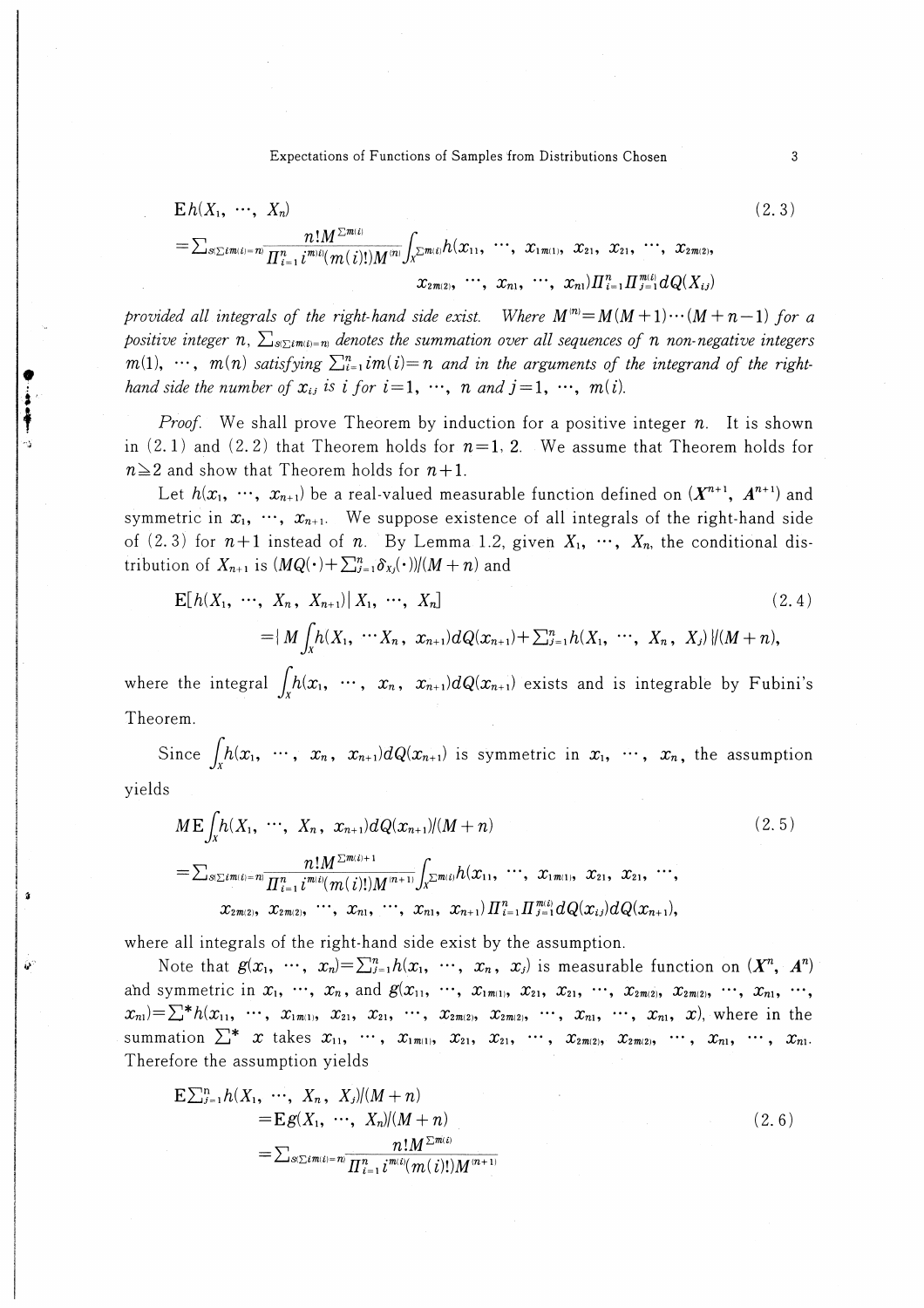#### Hajime YAMATO

$$
\times \{m(1)\n\begin{pmatrix}\n x_{2m(i)}h(x_{11},\ldots,x_{1m(1)},x_{21},x_{21},\ldots,x_{2m(2)},x_{2m(2)},\ldots \\
x_{n1},\ldots,x_{n1},x_{11})\n\end{pmatrix}\n\begin{pmatrix}\n x_{2m(2)},x_{2m(2)},\ldots \\
x_{2m(2)}\n\end{pmatrix}
$$
\n
$$
+ 2m(2)\n\begin{pmatrix}\n x_{2m(i)}h(x_{11},\ldots,x_{1m(1)},x_{21},x_{21},\ldots,x_{2m(2)},x_{2m(2)},\ldots \\
x_{n1},\ldots,x_{n1},x_{21})\n\end{pmatrix}
$$

$$
+(n-1)m(n-1)\int_{X^{\sum m(i)}}h(x_{11},\,\,\cdots,\,\,x_{n-1,1},\,\,\cdots,\,\,x_{n-1,1},\,\,\cdots,\,\,x_{n-1,m(n-1)},\\ ~~\cdots,\,\,x_{n-1,m(n-1)},\,\,x_{n-1,1})\prod_{i=1}^{n} \prod_{j=1}^{m(i)}dQ(x_{ij})
$$

$$
+ n m(m) \int_{x^{\sum m(i)}} h(x_{n1},\ \cdots,\ x_{n1},\ x_{n1}) dQ(x_{n1}) \,|,
$$

where if  $m(n) \neq 0$  then  $m(n)=1$  and  $m(1)=\cdots=m(n-1)=0$ .

 $\overline{4}$ 

A set  $(x_{11}, \cdots, x_{1m(1)}, x_{21}, x_{21}, \cdots, x_{2m(2)}, x_{2m(2)}, \cdots, x_{n+1,1}, \cdots, x_{n+1,1})$  with  $\sum_{i=1}^{n+1} im'(i) = n+1$  can be obtained from some of sets  $(x_{11}, \dots, x_{1m(1)}, x_{21}, x_{21}, \dots, x_{2m(2)},$  $x_{2m(2)}, \dots, x_{n1}, \dots, x_{n1}$  with  $\sum_{i=1}^{n} i m(i) = n$  by the following ways.  $\{1\}$ : A new variable  $\cdots$ , enters and  $m(1) = m'(1) - 1$ ,  $m(2)=m'(2)$ ,  $m(n)=m'(n),$  $m'(n+1)=0,$  $\sum_{i=1}^n m(i) + 1 = \sum_{i=1}^n m'(i)$ , which is seen in arguments of the integrand of the right-hand side of  $(2.5)$ .  $\{2\}$ : One of  $x_{11}$ ,  $\cdots$ ,  $x_{1m(1)}$  enters again and  $m(1) = m'(1) + 1$ ,  $m(2) = m'(2)-1$ ,  $m(3) = m'(3)$ ,  $\cdots$ ,  $m(n) = m'(n)$ ,  $m'(n+1)=0$ ,  $\sum_{i=1}^{n} m(i) = \sum_{i=1}^{n+1} m'(i)$ which is seen in arguments of the integrand of the first integral of the right-hand side of  $(2.6)$ .  $|3|$  : One of  $x_{21}$ ,  $x_{21}$ ,  $\cdots$ ,  $x_{2m(2)}$ ,  $x_{2m(2)}$  enters again and  $m(1) = m'(1)$ ,  $m(2) = m'(2) + 1$ ,  $m(3) = m'(3) - 1$ ,  $m(4) = m'(4)$ ,  $\cdots$ ,  $m(n) = m'(n)$ ,  $m'(n+1) = 0$ ,  $\sum_{i=1}^{n} m(i) = \sum_{i=1}^{n+1} m'(i)$ , which is seen in arguments of the integrand of the second integral.

 ${n-1}$ : One of  $x_{n-1,1}$ , ...,  $x_{n-1,1}$ , ...,  $x_{n-1,m(n-1)}$ , ...,  $x_{n-1,m(n-1)}$  enters again and  $\cdots$ ,  $m(n-2)=m'(n-2)$ ,  $m(n-1)=m'(n-1)+1$ ,  $m(n)=m'(n)-1$ ,  $m(1) = m'(1)$ ,  $m'(n+1)=0$ ,  $\sum_{i=1}^n m(i) = \sum_{i=1}^{n+1} m'(i)$ . For  $n \ge 2$ , if  $m(n-1) \ne 0$  then  $m(n)=0$ . This is seen in arguments of the integrand of the third intergral of the right-hand side of  $(2.6)$ .  $\{n\}$ : One of  $x_{n1}$ ,  $\cdots$ ,  $x_{n1}$ , whose number is *n*, enters again and  $m(1) = m'(1) = 0$ ,  $\cdots$ ,  $m(n-1)=m'(n-1)=0$ ,  $m(n)=m'(n)+1$ ,  $m'(n)=0$ ,  $m'(n+1)=1$ ,  $\sum_{i=1}^{n}m(i)=\sum_{i=1}^{n+1}m'(i)$ , which is seen in arguments of the integrand of the last integral.

Therefore from  $(2.4)$ ,  $(2.5)$ ,  $(2.6)$  we have

 $Eh(X_1, \cdots, X_{n+1})$ =  $\{M \to \int_{0}^{t} h(X_1, \cdots, X_n, x_{n+1}) dQ(x_{n+1}) + \sum_{j=1}^{n} h(X_1, \cdots, X_n, X_j) \} (M+1)$  $=\sum_{s\in \Sigma^{i\bar{m}}(i)=n+1)}\int_{\Sigma^{\bar{m}}(i)}h(x_{11},\cdots,x_{1\bar{m}'(1)},x_{21},x_{21},\cdots,x_{2\bar{m}'(2)},$  $x_{2m'(2)}, \dots, x_{n+1,1}, \dots, x_{n+1,1} \}$   $\prod_{i=1}^{n+1} \prod_{j=1}^{m'(i)} dQ(x_{ij})$  $\times \frac{n! M^{\sum m(i)} }{ \prod^{n+1} i^{m(i)} (m'(i)) M^{(n+1)}} m'(1) + \frac{2m'(2)}{m'(1)+1} \times (m'(1)+1) +$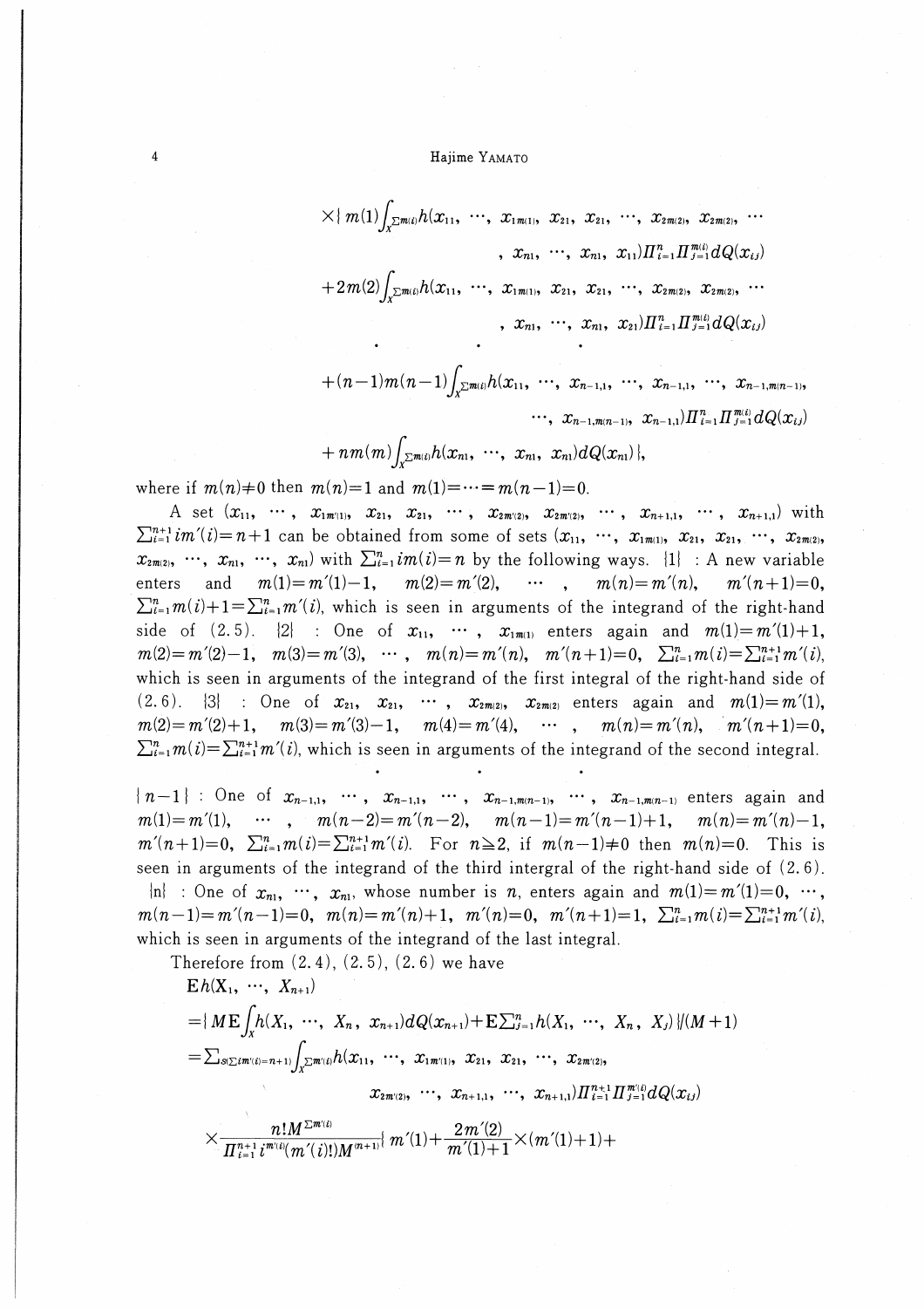Expectations of Functions of Samples from Distributions Chosen

$$
+\frac{3m'(3)}{2(m'(2)+1)} \times 2(m'(2)+1) + \cdots + \frac{n m'(n)}{(n-1)(m'(n-1)+1)} \times (n-1)(m'(n-1)+1) +\frac{(n+1)m'(n+1)}{n(m'(n)+1)} \times n(m'(n)+1) \}
$$

$$
=\sum_{s\subseteq i m'(i)=n+1} \frac{(n+1)! M^{\sum m'(i)}}{\prod_{i=1}^{n+1} i^{m'(i)}(m'(i)! M^{(n+1)}} \int_{X^{\sum m'(i)}} h(x_1, \dots, x_{1m'(1)}, x_{21}, x_{21}, \dots, x_{n+1}) \prod_{i=1}^{n+1} \prod_{j=1}^{m'(i)} dQ(x_{ij}),
$$

where  $\sum_{s\sum i m(i)=n+1}$  denotes the summation over all sequences of  $n+1$  nonnegative integers  $m'(1)$ ,  $\cdots$ ,  $m'(n+1)$  satisfying  $\sum_{i=1}^{n+1} i m'(i) = n+1$  and in arguments of the integrand the number of  $x_{ij}$  is i for  $i=1, \dots, n+1$  and  $j=1, \dots, m'(i)$ . Thus the theorem is proved.

We can rewrite Theorem 2.1 in the following form, which is seen useful later.

Corollary.

$$
E h(X_1, \cdots, X_n)
$$
\n
$$
= \sum_{u=1}^n \sum_{s \in \mathbb{Z}_1^u} r(t) = n \frac{n! M^u}{\prod_{i=1}^n (K_i(\tau(1), \cdots, \tau(u))) \prod_{i=1}^u \tau(i) M^{(n)}} \int_{X^u} h(x_1, \cdots, x_1, \cdots, x_u, \cdots x_u) \prod_{i=1}^u dQ(x_i)
$$

where  $\sum_{s\sum_{i=1}^{n}n(i)=n}$  represents the summation over all sequences of u integers  $r(1), \dots, r(u)$  such that  $1 \le r(1) \le \cdots \le r(u)$  and  $\sum_{i=1}^{u} r(i) = n$ ,  $K_i(r(1), \cdots, r(u))$  is the number of j such that  $r(j)=i$   $(j=1, \cdots, u)$  for positive integers u, i,  $r(1), \cdots, r(u)$  and in the arguments of the integrand of the right-hand side the number of  $x_i$  is  $r(i)$  for  $i=1, \dots, u$ .

#### 3. Applications

We consider a function h such that  $h(x_1, x_2)=1$  if  $x_1=x_2$  and  $=0$  if  $x_1 \neq x_2$ . Let  $X_1$ ,  $X_2$  be a sample of size 2 from a distribution chosen from a Dirichlet process on  $(X, A)$ with parameter  $\alpha$ . Then  $Eh(X_1, X_2) = P(X_1 = X_2)$  and by (2.2) we have

$$
P(X_1 = X_2) = \{ M \int_{x_1 = x_2} dQ(x_1) dQ(x_2) + \int_X dQ(x_1) \} / (M+1)
$$
  
= 
$$
\{ M \sum_{x \in D} Q^2(\{ x \}) + 1 \} / (M+1),
$$
 (3.1)

where D is a set of discontinuity points of the distribution  $Q$ , which is at most countable. In general, we consider a function h such that  $h(x_1, \dots, x_n)=1$  if  $x_1=\dots =x_n$  and  $=0$ otherwise. Then by Theorem 2.1 we have the following

Proposition 3.1. Let  $X_1, \dots, X_n$  be a sample of size n from a distribution chosen from a Dirichlet process on  $(X, A)$  with parameter  $\alpha$ . Then

$$
P(X_1 = \cdots = X_n)
$$
\n
$$
= \sum_{s \leq i m(i) = n} \{ n! M^{\sum m(i)} \sum_{x \in D} Q^{\sum m(i)}(|x|) / \prod_{i=1}^n (m(i)! i^{m(i)}) M^{(n)} \} + (n-1)! M / M^{(n)},
$$
\n(3.2)

where the summation  $\sum_{s\sum i m(i)=n}^{\infty}$  is taken over all sequences of n nonnegative integers  $m(1), \dots$ ,

 $\sqrt{5}$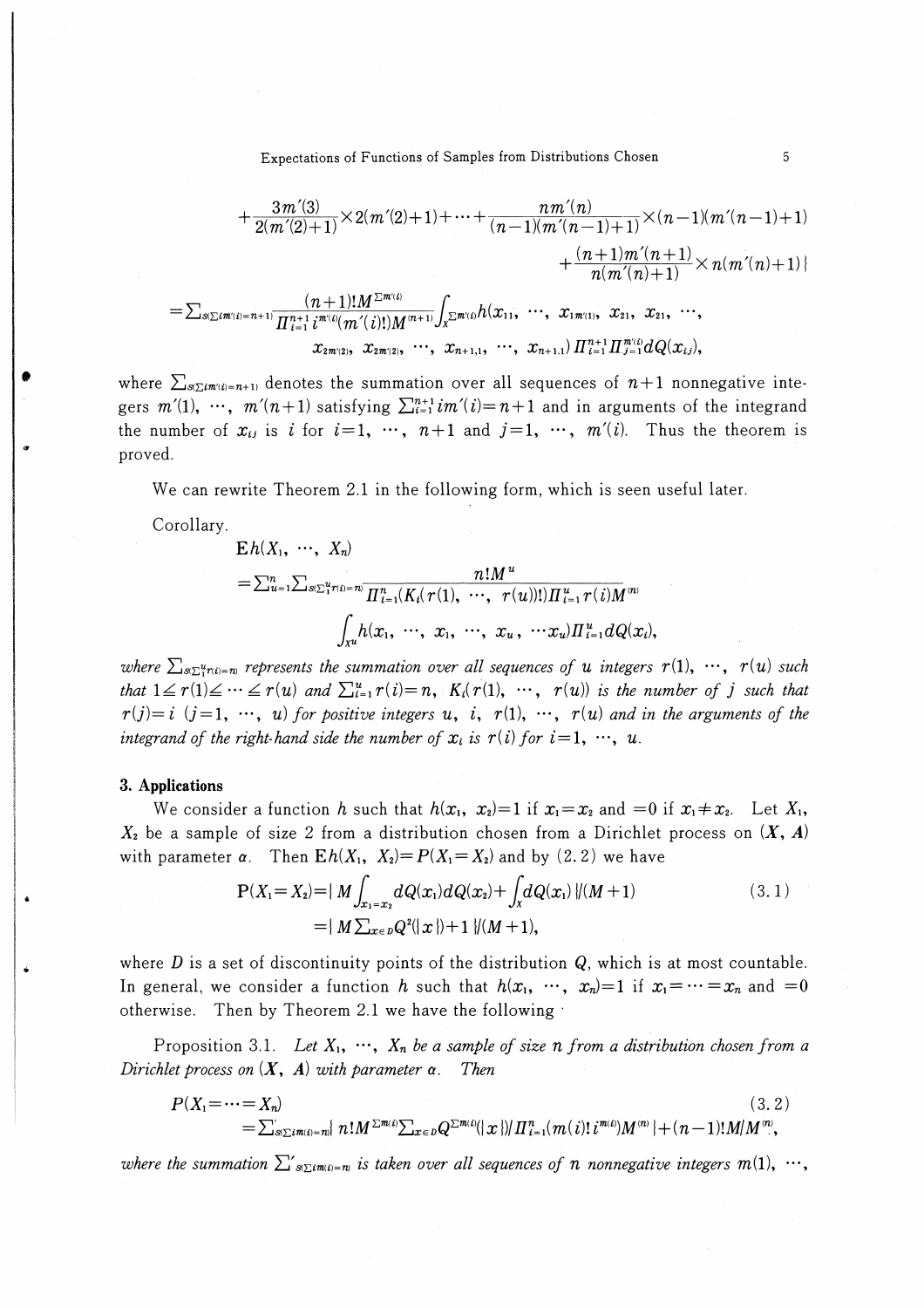$m(n)$  satisfying  $\sum_{i=1}^{n} i m(i) = n$ , except for  $m(1) = \cdots = m(n-1) = 0$ ,  $m(n) = 1$ .

Now we shall consider the case that  $\alpha$  is nonatomic. For positive integers  $n, u$ , and a sequence of u positive integers  $r(1)$ ,  $\cdots$ ,  $r(u)$  such that  $1 \le r(1) \le \cdots \le r(u)$  and  $\sum_{i=1}^{u} r(i) = n$ ,  $R(r(1), \dots, r(u))$  consists of points in  $X^n$  and is defined as follows;  $(x_1, \dots, x_n)$  $x_n \in R(r(1), \dots, r(u))$  implies that  $r(i)$  values of x are equal and different from the remainders for  $i=1, \dots, u$  and  $(x_1', \dots, x_n')$  belongs to  $R(r(1), \dots, r(u))$  for each permutation of  $x_1, \dots, x_n, x_1', \dots, x_n'$ . For  $(x_1, x_2, \dots, x_n) \in R(r(1), \dots, r(u))$ , we denote  $x_1$ ,  $x_2, \dots, x_n$  by  $y_1, \dots, y_1, y_2, \dots, y_2, \dots, y_u, \dots, y_u$  neglecting the order, where the number of  $y_i$ 's is  $r(i)$  for  $i=1, 2, \dots, u$ . If there are same values in  $r(1), \dots, r(u)$ , then we define y's as follows; Suppose that  $r(k(1)) = \cdots = r(k(j)) = r$  for some  $k(1) < \cdots < k(j)$ and  $r(i) \neq r$  for  $i \neq k(1)$ ,  $\cdots$ ,  $k(j)$ . If  $x_{s(1)} = \cdots = x_{t(1)}$ ,  $x_{s(2)} = \cdots = x_{t(2)}$ ,  $\cdots$ ,  $x_{s(j)} = \cdots = x_{t(j)}$ correspond to  $y_{\kappa_1}$ ,  $y_{\kappa_2}$ ,  $\cdots$ ,  $y_{\kappa_j}$ , respectively, then  $\min(s(1), \cdots, t(1)) < \min(s(2), \cdots,$  $t(2) < \cdots < \min(s(j), \cdots, t(j))$ . For example, we consider the case of  $n=5$ ,  $u=3$ ,  $r(1)=1$ ,  $r(2)=r(3)=2$ . For  $(x_1, x_2, x_3, x_4, x_5) \in R(1, 2, 2)$  and  $x_1 \neq x_2 = x_3 \neq x_4 = x_5$ ,  $y_1 = x_1$ ,  $y_2 = x_2$ ,  $y_3 = x_4$ . For  $(x_1, x_2, x_3, x_4, x_5) \in R(1, 2, 2)$  and  $x_3 \neq x_1 = x_4 \neq x_2 = x_5$ ,  $y_1 = x_3, y_2 = x_1, y_3 = x_2.$ 

For a sample of size n,  $X_1, \dots, X_n$ , such that  $(X_1, \dots, X_n) \in R(r(1), \dots, r(u))$ , we denote it by  $Y_1, \dots, Y_1, \dots, Y_u, \dots Y_u$ , neglecting the order.  $Y_1, \dots, Y_u$  denotes the distinct observations in the sample. In case that there are same values in  $r(1)$ ,  $\cdots$ ,  $r(u)$ , we define Y's by the same method to  $y's$ .

Proposition 3.2. We suppose that  $\alpha$  is nonatomic. Then for positive integers u,  $r(1)$ ,  $\cdots$ ,  $r(u)$  satisfying  $1 \le r(1) \le \cdots \le r(u)$ ,  $\sum_{i=1}^{u} r(i) = n$  and any set  $A_i \in A(i = 1, \dots, u)$ ,

$$
P(Y_i \in A_i (i=1, \cdots, u), (X_1, \cdots, X_n) \in R(r(1), \cdots, r(u)))
$$
  
=  $n! M^u \Pi_{i=1}^u Q(A_i) / \Pi_{i=1}^n (K_i (r(1), \cdots, r(u))! ) \Pi_{i=1}^u r(i) M^{(n)},$  (3.3)

*Proof.* We take a symmetric function h such that  $h(x_1, \cdots, x_n)=1$  if  $(x_1, \cdots, x_n)$  $x_n \in R(r(1), \cdots, r(u)),$   $y_i \in A_i (i=1, \cdots, u)$  and  $=0$  otherwise. Then  $Eh(X_1, \cdots,$  $X_n$ =  $P(Y_i \in A_i (i=1, \dots, u), (X_1, \dots, X_n) \in R(r(1), \dots, r(u))$ . Thus by nothing that  $\alpha$  is nonatomic, we have the proposition from Corollary of Theorem 2.1.

If we take  $A_i = X$  for  $i = 1, \dots, u$  in Proposition 3.2, then we have the following corollary, which is essentially as same as Proposition 3 of Antoniak [1].

Corollary. If  $\alpha$  is nonatomic, then

$$
P((X_1, \cdots, X_n) \in R(r(1), \cdots, r(u)))
$$
  
=  $n! M^{u} / \prod_{i=1}^n (K_i(r(1), \cdots, r(u))!) \prod_{i=1}^u r(i) M^{(n)}$ . (3.4)

Theorem 3.1. We suppose that  $\alpha$  is nonatomic. Given  $(X_1, \dots, X_n) \in R(r(1), \dots, r(u))$ ,  $Y_1, \dots, Y_u$  are independent and identically identically distributed with the distribution Q.

*Proof.* For any  $A_i \in A(i=1, \dots, u)$ , by Proposition 3.2 and its corollary we have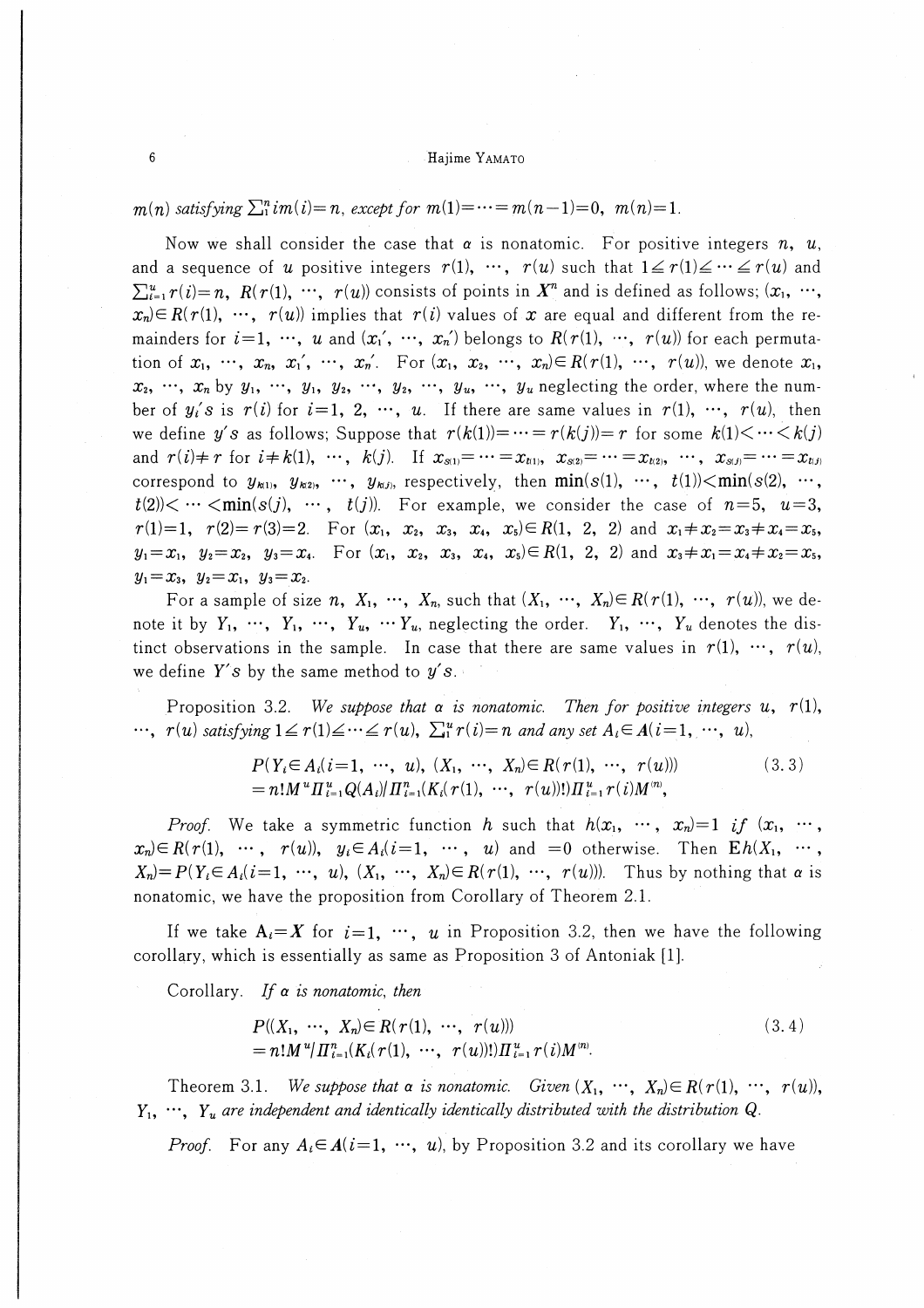Expectations of Functions of Samples from Distributions Chosen

$$
P(Y_i \in A_i (i=1, \cdots, u) | (X_1, \cdots, X_n) \in R(r(1), \cdots, r(u)))
$$
  
=  $\Pi_{i=1}^u Q(A_i)$ . (3.5)

Note that the conditional probability given by  $(3.5)$  depends on a positive integer u and is constant for all sequences of u positive integers  $r(1)$ ,  $\cdots$ ,  $r(u)$  satisfying  $1 \leq r(1) \leq \cdots \leq r(u)$  and  $\sum_{i=1}^{u} r(i) = n$  with fixed u and n. Thus

 $P(Y_i \in A_i (i=1, \cdots, u) \cup \{X_1, \cdots, X_n\} \in R(\tau(1), \cdots, \tau(u))\}) = \prod_{i=1}^u Q(A_i),$ where  $\cup^*$  is the union over all sequences of u positive integers  $r(1), \dots, r(u)$  suth that  $1 \leq r(1) \leq \cdots \leq r(u)$ ,  $\sum_{i=1}^{u} r(i) = n$  with fixed u, n. The event  $\bigcup^* (X_1, \cdots, X_n) \in R(r(1),$  $r(x, r(u))$  denotes that the number of distinct observations in the sample  $X_1, \dots, X_n$  is u. Therefore we have the following corollary, which is Theorem 2.5 0f Korwar and Hollander [3].

Corollary (Korwar and Hollander [3]). Given the number of distinct observations in the sample,  $u, Y_1, \cdots, Y_u$  are independent and identically distributed with the distribution Q.

Finally, by the use of Corollary of Theorem 2.1 we shall prove the following proposition 3.3, which is essentially as same as Lemma 5 of Yamato [4】.

Proposition 3.3. Let  $h(x_1, \cdots, x_n)$  be a real-valued measurable function defined on  $(X<sup>n</sup>, A<sup>n</sup>)$  and symmetric in  $x_1, \cdots, x_n$ . Let **P** be a Dirichlet process on  $(X, A)$  with parameter a. Then

$$
E\int_{X^n} h(x_1, \cdots, x_n) \Pi_{i=1}^n dP(x_i)
$$
  
=  $\sum_{u=1}^n \sum_{s \in \sum_{i=1}^n r(i)=n} \frac{n! M^u}{\prod_{i=1}^n (K_i(\tau(1), \cdots, \tau(u))) \Pi_{i=1}^u \tau(i) M^{(n)}}$  (3.6)  
 $\int_{X^u} h(x_1, \cdots, x_1, \cdots, x_u, \cdots, x_u) \Pi_{i=1}^u dQ(x_i),$ 

provided all integrals of the right- hand side exist.

*Proof.* Let  $X_1, \dots, X_n$  be a sample of size n from a distribution **P**. Since given **P**,  $X_1, \dots, X_n$  are independent and identically distributed with the distribution  $P$ ,

$$
\int_{X^n} h(x_1, \cdots, x_n) \prod_{i=1}^n dP(x_i) = \mathbb{E}[h(X_1, \cdots, X_n) | P].
$$

Taking expectation of the both sides of the above equation and applying Corollary of Theorem 2.1, we get the desired result.

#### **References**

- [1] C.E. Antoniak, Mixtures of Dirichlet processes with applications to Bayesian nonparametric problems, Ann. Statist. 2 (1974) 1152-1174.
- [2] T.S. Ferguson, A Bayesian analysis of some nonparametric problems, Ann. Statist. 1 (1973) 209-230.
- [3] R.M. Korwar and M. Hollander, Contributions to the theory of Dirichlet processes, Ann. Probability 1 (1973) 705-7111.

 $\overline{7}$